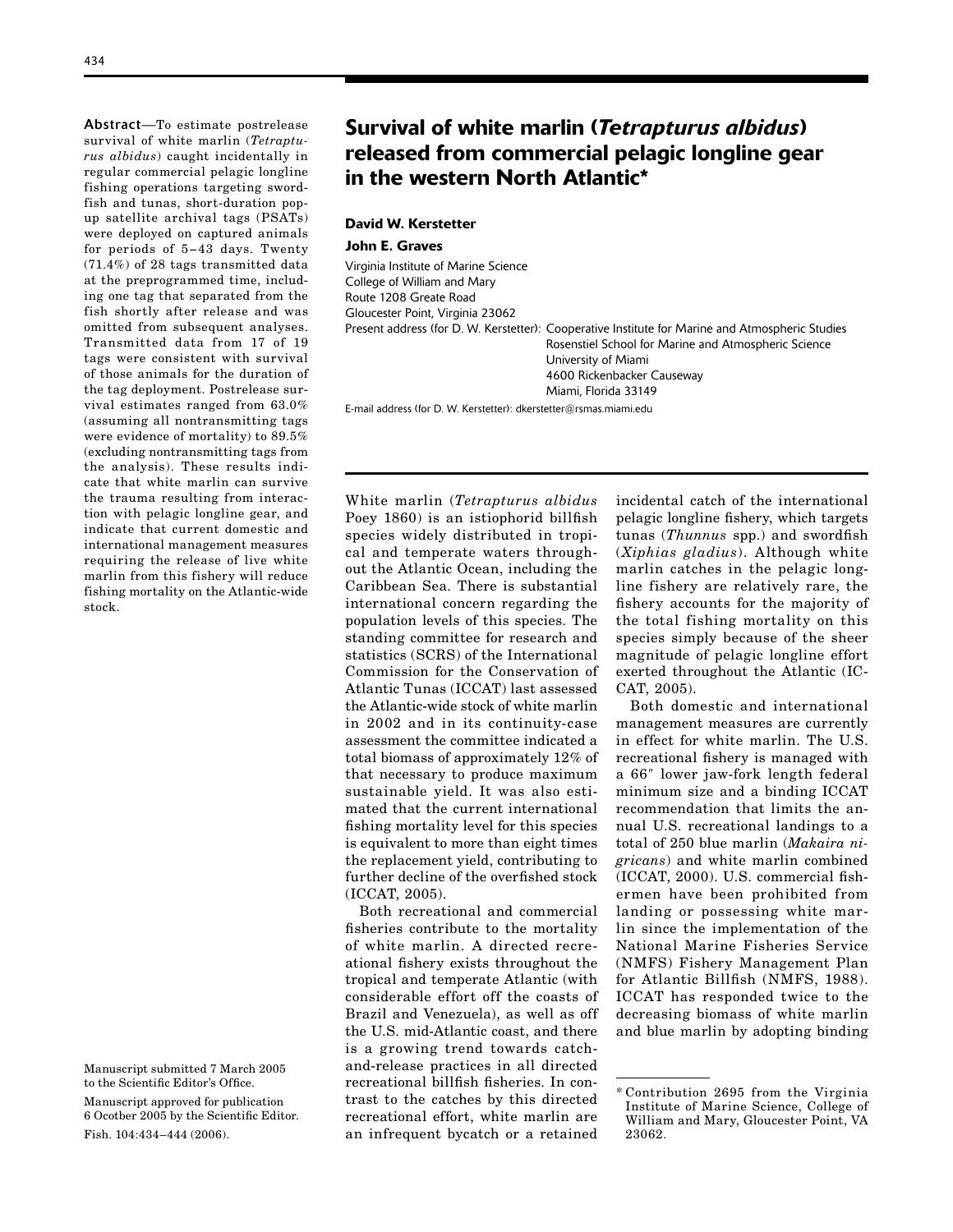recommendations requiring reductions in commercial landings by both pelagic longline and purse seine gears (ICCAT, 2000, 2001a). However, these reductions in landings by themselves may ultimately be insufficient to rebuild these two marlin stocks. Goodyear (2002a) found that a reduction of 60% would be necessary to halt the decline of blue marlin, a species which is more abundant, larger, and presumably more robust to the trauma associated with commercial capture (Kerstetter et al., 2003). Given that white marlin are smaller animals, and that the stock is more depleted than that of blue marlin, even more drastic measures are likely necessary to achieve the same management goal for this species.

Because the pelagic longline fishery accounts for the majority of white marlin mortality, understanding the nature of billfish interactions with this gear is critical to developing effective strategies to reduce fishing mortality. Jackson and Farber (1998) reported that 56% of white marlin caught in the Venezuelan longline fishery between 1987 and 1995 were alive at the time of haulback. Data from the U.S. observer program and mandatory pelagic longline logbook records indicate that 71% of white marlin were released alive from U.S. commercial pelagic longline gear between 1996 and 1998 (Cramer<sup>1</sup>). ICCAT has long been encouraging the release of live white marlin through both binding and nonbinding resolutions (ICCAT, 1995, 1996). More recently, the commission has approved binding recommendations that require the release of all live white marlin caught by purse seine and pelagic longline vessels (IC-CAT, 1997, 2001b). However, those animals released alive must have a reasonable probability of survival for such management measures to be ultimately effective.

The assessment of postrelease survival presents special problems for large pelagic fishes, which are rarely capable of being held in captivity (de Sylva et al., 2000). In general, recovery rates of billfish tagged with conventional streamer tags by commercial and recreational fishermen have been quite low (0.4−1.83%: Prince et al., 2003; Ortiz et al., 2003). Although this observation is consistent with high postrelease mortality, low recovery rates could also result from tag shedding and from tags that fail to transmit data (Bayley and Prince, 1994; Jones and Prince, 1998). The results of acoustic tracking studies of various billfish species (e.g., striped marlin [*Tetrapturus audax*]: Brill et al., 1993; blue marlin: Block et al., 1992; and black marlin [*Makaira indica*]: Pepperell and Davis, 1999) captured on recreational gear indicate that postrelease survival over periods of a few hours to a few days is relatively high, although mortalities have been observed in short-term tracking studies. Recently, pop-up satellite archival tag (PSAT) technology has proven especially useful to study postrelease survival in several larger istiophorid species, including blue marlin in the Atlantic (Graves et al., 2002; Kerstetter et al., 2003) and striped marlin in the Pacific (Domeier et al., 2003). Only recently have PSATs been attached to smaller (<40 kg) istiophorid billfishes. Horodysky and Graves (2005) used PSATs to evaluate the postrelease survival of white marlin from recreational (rod-and-reel) fishing gear and demonstrated that smaller billfish (≥16 kg estimated weight) can carry PSATs. Their work also suggested high postrelease survival rates in the recreational fishery, especially for fish caught on circle hooks. However, pelagic longline gear presents a different suite of stressors during capture of an animal than does recreational gear. These differences, including long "soak times" (the length of time in each deployment of the gear that the longline is fishing), may also affect postrelease survival rates. In our study, we applied PSAT technology to estimate the short-term mortality of white marlin released alive after capture on pelagic longline gear.

#### Materials and methods

#### Fishing operations

White marlin tagging took place off the east coast of Florida (FL), the southwest edge of Georges Bank (GB), the Yucatan Channel (YC), the Windward Passage (WP), and the Mid-Atlantic Bight (MA). These locations are all waters traditionally fished by the U.S. pelagic longline fleet. All tagging operations occurred opportunistically aboard the commercial pelagic longline fishing vessel FV *Carol Ann* (54ʹ length-over-all) between June 2002 and August 2004. This vessel is typical in size and is equipped for targeting swordfish, mixed swordfish, and tuna within the U.S. coastal pelagic longline fishery. Hook types and sizes were also typical for the fishery and included 7/0 and 9/0 offset J-style hooks (ca. 15º offset; Eagle Claw model no. 9016 or Mustad model no. 7698), 16/0 non-offset circle hooks (Mustad models no. 39660 or no. 39666), and 18/0 non-offset circle hooks (Lindgren-Pitman, Inc., Pompano Beach, FL). Adjusted seasonally, individual leader lengths were 7.5 fathoms (ca. 13.7 m) in the fall northern fishery targeting tuna and 15 fathoms (ca. 27.4 m) in the spring southern fishery for swordfish; this adjustment is standard practice within the fleet  $(O'Neill^2)$ . Individual leader lengths comprised a two-fathom "tail" separated from the rest of the leader by a 28-g leaded swivel—a configuration commonly used in this fishery to reduce tangles with other leaders or the mainline. Varying the length of the lines ("buoy drops") connecting the mainline with the small buoy floats on the surface also allows the gear to fish at different depths. Many captains will use two buoy drop lengths in the beginning of a trip to ascertain

<sup>1</sup> Cramer, J. 2000. Species reported caught in the U.S. commercial pelagic longline and gillnet fisheries from 1996−1998. NMFS Sustainable Fisheries Division publication, SFD-99/00-78:1−33. NOAA/NMFS Southeast Fisheries Science Center, SFD, 75 Virginia Beach Dr., Miami, FL 33149.

<sup>2</sup> O'Neill, G. 2003. Personal commun. Carol Ann Sword Corporation. 629 NE 3rd Street, Dania Beach, FL 33004.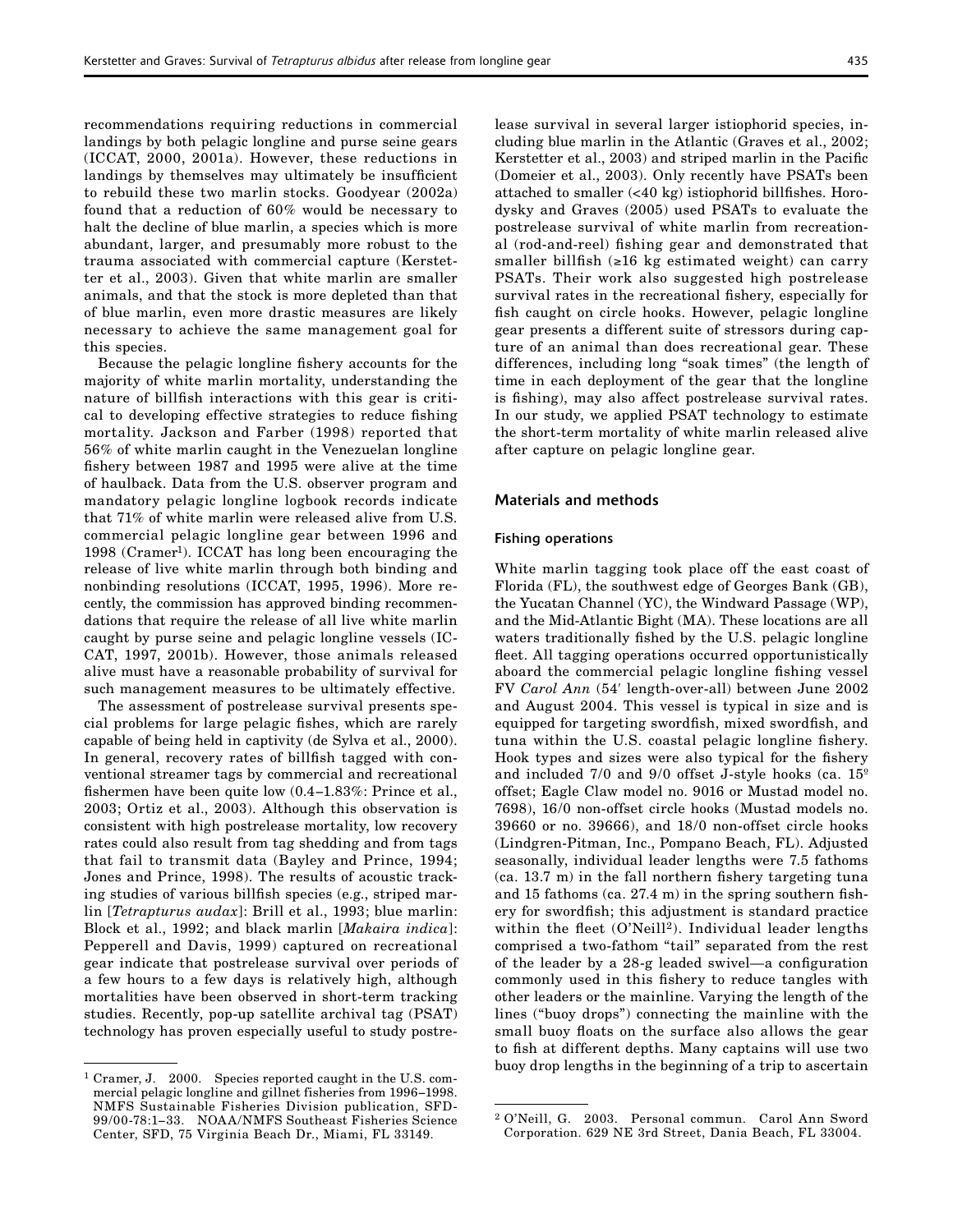the most productive gear configuration. For our study, two buoy drop lengths were used in each set, and these drop lengths were alternated after every 30 hooks: usually 5- and 2.5-fathom (ca. 9.1 and 4.5 m, respectively) lengths in the fall and 10- and 12-fathom (ca. 18.3 and 21.9 m, respectively) lengths in the spring. Electronic hook-timers (Lindgren-Pitman, Inc.; Pompano Beach, FL) were also used during many of the sets to record the time at which an animal was hooked. Bait was usually frozen squid (*Illex* sp.), but occasionally included frozen Atlantic mackerel (*Scomber scombrus*) or a haphazard mixture of the two.

This project consisted of both a pilot and a main study. The pilot study occurred off the east coast of Florida during June 2002 and included deployments of five PTT-100 tags (Microwave Telemetry, Inc.; Columbia, MD) and one PAT (Wildlife Computers; Redmond, WA) tag. The main study was conducted between August 2002 and August 2004 and for this study only PTT-100 HR model tags were used.

#### Tag models

The physical characteristics of all PSAT tag models used in this study were similar and included a microprocessor, a transmitter, and various environmental sensors, all contained within a resin-filled carbon fiber tube. The tag is made positively buoyant by a spherical glass-bead−embedded float at the base of the antenna. It measures approximately 38 cm in length by 4 cm diameter (including antenna) and weighs between 65 and 75 g (air weight). Tags were rigged with approximately 16 cm of 400-pound test Momoi® brand (Momoi Fishing Co.; Ako City, Japan) monofilament line attached to a large hydroscopic nylon intramuscular tag head according to the method of Graves et al. (2002). The earlier model PTT-100 tags were identical to those used by Graves et al. (2002) and Kerstetter et al. (2003) and recorded one temperature data point for every two-hour period during their fiveday  $(n=3)$  or 30-day  $(n=2)$  deployments, as well as a pre- and postdeployment inclinometer value. The PAT tag recorded environmental data every minute during its 43-day deployment (programmed to disengage from the fish on 30 July 2002) but transmitted data as summary histograms rather than discrete data points. The PAT tag possessed emergency release software as well as a mechanical device (RD-1500; Wildlife Computers, Redmond, WA) for an early emergency release before reaching a depth at which it would be crushed by ambient water pressure (crush depth).

The Microwave Telemetry, Inc. model PTT-100 HR satellite tag was used for the main study and constituted the majority of the PSAT deployments (*n*=22). This tag has similar physical attributes to those of the model PTT-100 tags previously described, but its functionality was increased by the addition of light and pressure (depth) sensors and an increased data storage capacity. The manufacturer preprogrammed all the PTT-100 HR model tags to detach themselves from

the fish after ten days, and the tags were activated prior to attachment to the animal by removing a small magnet from the side of the tag. The tags sampled environmental data at approximately four-minute or two-minute intervals.

# White marlin tagging procedures

Preparations for tagging operations were made before each haulback of the gear. Tags were either activated prior to haulback or during haulback immediately following the tagging of a fish and during preparation for tagging another animal. Regardless of the time of external tag activation, all PSATs were allowed to cycle through their full ten-minute computerized internal activation process prior to being attached to a fish. The captain of the vessel identified incoming white marlin on the line during the morning haulback of the gear and fish were evaluated as live or dead based on movement (or lack thereof) alongside the vessel. All live white marlin were tagged, regardless of physical condition.

Fish were manually brought alongside the vessel just aft of the hauling station along the rail and held briefly by the leader until calm. The average distance between the top of the rail and the fish (free-board) on the FV *Carol Ann* was approximately one meter, requiring the use of a tagging pole of approximately 2 m length to reach the fish over the gunwale. The nylon anchor to the PSAT tether was carefully inserted about 5−10 cm below the midpoint of the anterior dorsal fin to a depth of about 5 cm. This location on the fish provides an opportunity for the nylon tag head to pass through the pterygiophore bones without approaching the coelemic cavity (Prince et al., 2002a). For most white marlin in this study (93%), a conventional streamer tag was also attached well posterior to the PSAT.

White marlin were released as soon as possible after tagging by the standard commercial protocol of cutting the leader near the hook unless the hook was readily accessible for manual removal. No animals were resuscitated after tagging. Prior to release, hook type was noted and fish lengths and weights were estimated. Disposition ("live" vs. "dead") and hook location data were collected for all white marlin caught in 2003 and 2004. For the purposes of this study, "internal" hook locations were those in which the barb of the hook was lodged posterior to the esophageal sphincter, and "external" hook locations were noted with more specificity (e.g., "upper jaw"). Hooking on the body away from the mouth ("foul hooking") was considered an "external" hook location. In addition to noting hooking location, a rapid visual examination of each fish was conducted using the five-point "ACESS" scale of activity, color, eye condition, stomach status, and body state (see Kerstetter et al., 2003). The tagging operation, from positive species identification to actual release from the gear, lasted less than 10 minutes. All data, including the time of day, vessel location, and surface water temperature, were recorded immediately after tagging.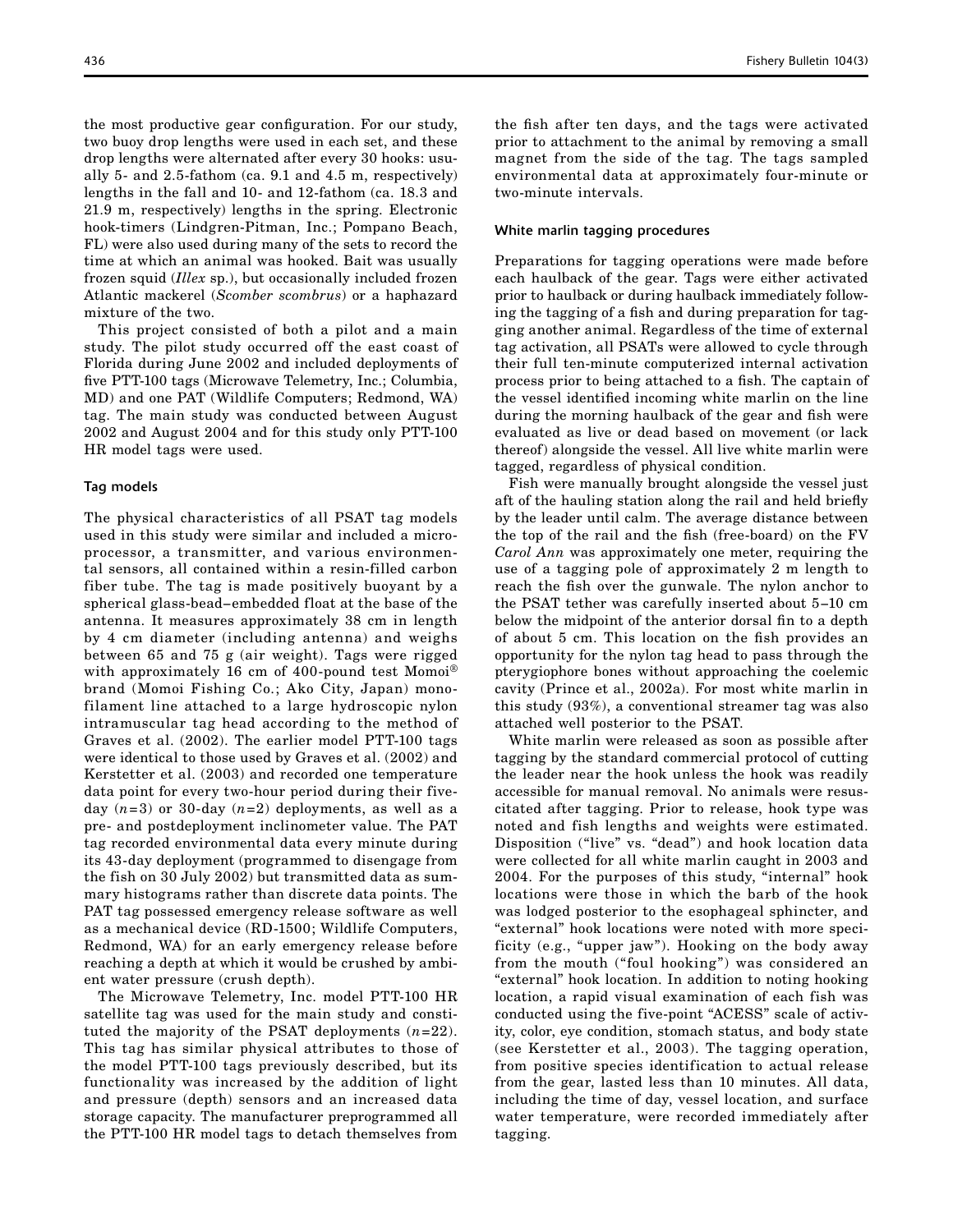### Table 1

Summary of locations, trips, and individual sets taken on a commercial pelagic longline vessel between June 2002 and August 2004 during tagging activities. Location refers to National Marine Fisheries Service (NOAA) statistical areas: FEC = Florida East Coast, NEC = Northeast Coastal, MAB = Mid-Atlantic Bight, GOM = Gulf of Mexico, and CAR = Caribbean. For hook type, OS = offset and NOS = non-offset.

|                   | 2002                                          |                                               | 2003                                       | 2004                                            |                                                 |  |
|-------------------|-----------------------------------------------|-----------------------------------------------|--------------------------------------------|-------------------------------------------------|-------------------------------------------------|--|
| Months            | June                                          | August                                        | July-September                             | January-February                                | August                                          |  |
| Location          | <b>FEC</b>                                    | <b>NEC</b>                                    | MAB                                        | GOM and CAR                                     | MAB                                             |  |
| Number tagged     | 6                                             | $\overline{2}$                                | 6                                          | $\overline{2}$                                  | 12                                              |  |
| Sets with tagging | 5                                             | ц                                             | 5                                          | $\overline{2}$                                  | 3                                               |  |
| Bait type         | frozen squid                                  | frozen squid                                  | frozen squid                               | frozen squid,<br>frozen mackerel,<br>or mixture | frozen squid,<br>frozen mackerel,<br>or mixture |  |
| Hook type         | $OS 9/0 J$ -style<br>and NOS<br>$18/0$ circle | $OS 9/0 J$ -style<br>and NOS<br>$16/0$ circle | OS 9/0 J-style<br>and NOS<br>$16/0$ circle | OS 9/0 J-style<br>and NOS<br>$16/0$ circle      | NOS 16/0 circle                                 |  |

#### Data analysis

Survival of tagged animals was inferred from three types of environmental data provided by the tag: water temperature changes, depth changes, and ambient light intensity. Frequent short-scale (<1 hour) variations in both depth and temperature were used as indicators of a live white marlin. The survival of individual fish was also supported by the net displacement, calculated as the distance from the location of the vessel at the time the white marlin was released to that of the first good transmission from the free-floating PSAT to the ARGOS satellite system. The precision of reported location estimates was based on the attitude of the receiving satellite, and transmissions were generated through the ARGOS system (Service Argos, Inc., Largo, MD) and categorized into seven location accuracy codes. Locations were considered "good" for our study if the ARGOS system reported an accuracy code that corresponded to a distance of less than 1000 meters. If a good position was not obtained directly from ARGOS, an average of all location code "0" readings from the first 24-hour period of transmission was used as a proxy location. All distances were calculated with PROGRAM INVERSE  $(NGS<sup>3</sup>)$ .

Estimates of white marlin postrelease survival were calculated both by including nontransmitting tags as evidence of mortalities and by excluding nontransmitting tags. The 95% confidence intervals associated with these estimates were calculated by using the RELEASE MORTALITY version 1.1.0 software developed by Goodyear (2002b). These confidence intervals were based on 10,000 simulations where underlying postrelease

mortality rates derived from the transmitted data were assumed to have no error sources (e.g., no premature releases or tag-induced mortality). For the purpose of these simulations, natural mortality was also assumed to be zero because of the relatively short duration of the tagging deployment period. Unless otherwise noted, all statistical analyses for this study were conducted with SAS version 8.3 (SAS Institute, Cary, NC).

# Results

Eight trips (*n*=112 sets) were taken between June 2002 and August 2004 on the FV *Carol Ann*, a U.S.-registered commercial pelagic longline vessel that operated during the winter and spring in the Caribbean Sea targeting swordfish and during the summer and fall in the mid-Atlantic and Georges Bank region targeting both tuna and swordfish. A summary of these trips and sets is provided in Table 1. Sets were typically made overnight, and gear was deployed at dusk and retrieved at dawn.

Catch rates (catch per 1000 hooks) for target and bycatch species varied by season and location. Swordfish catch rates for retained animals ranged from 1.6 (mid-Atlantic, summer 2005) to 23.9 (Caribbean and Gulf of Mexico, spring 2004). Retained tuna (yellowfin [*Thunnus albacares*]; bigeye, *T. obesus*; and albacore [*T. alalunga*]) catch rates ranged from 0.8 (Caribbean and Gulf of Mexico, spring 2004) to 44.2 (mid-Atlantic, summer 2004). Istiophorid billfishes (blue marlin, white marlin, longbill spearfish [*Tetrapturus pfluegeri*], and sailfish [*Istiophorus platypterus*]) represented approximately 3% of the catch by number, and the overall mean catch rate of white marlin was 1.87 per 1000 hooks. Proportions of white marlin dead at the time of haulback varied among sets, trips, seasons, and locations. The lowest observed proportion dead was 34.4% (mid-Atlantic, summer 2005) and the highest was 50%

<sup>3</sup> NGS (National Geological Survey). 1975. Version 2.0, modified by M. Ortiz, NOAA/NMFS Southeast Fisheries Science Center, 75 Virginia Beach Drive, Miami, FL 33149.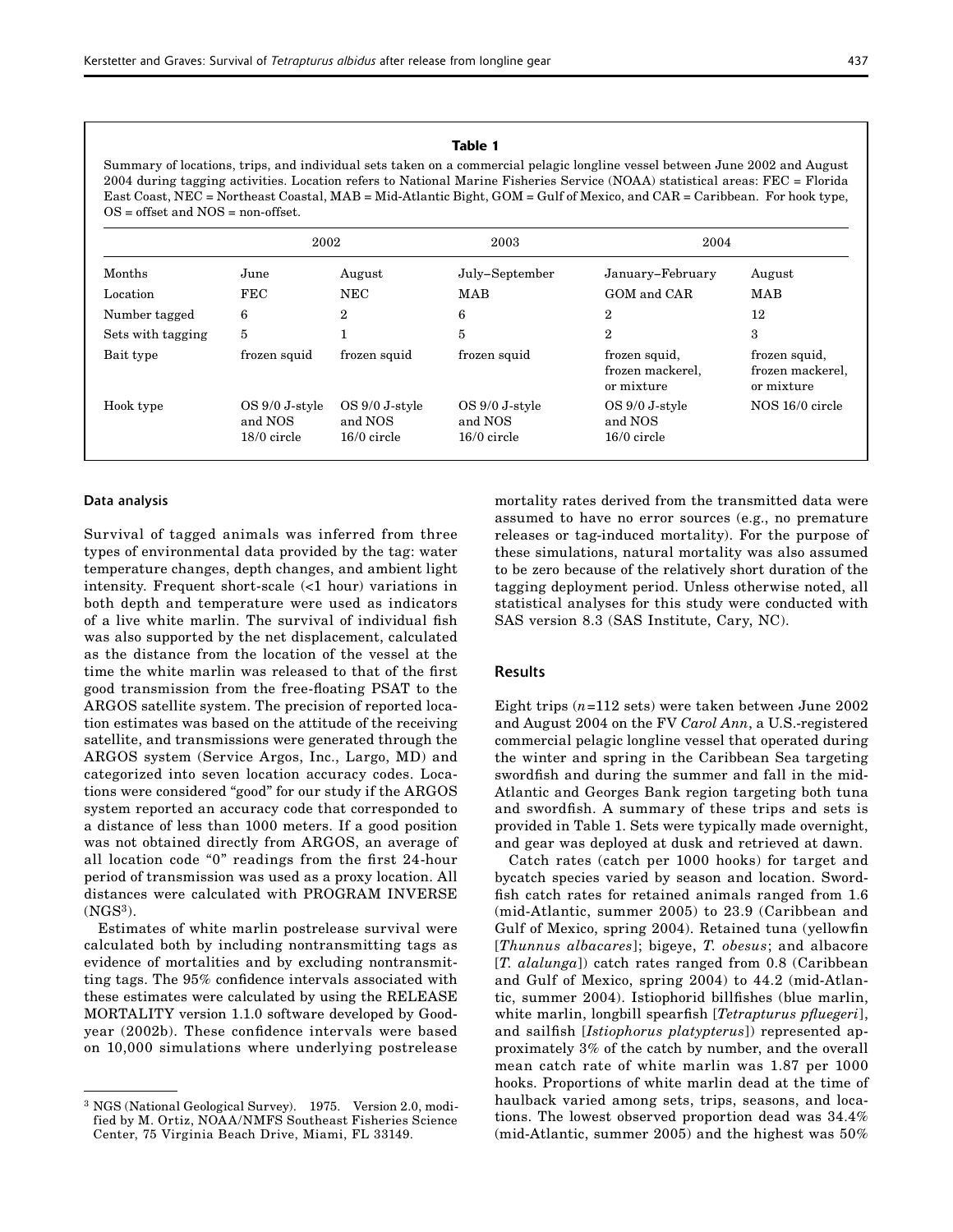# Table 2

Summary information for tagged white marlin (*Tetrapturus albidus*) released from commercial pelagic longline gear in the western North Atlantic Ocean, June 2002−August 2004. "D/NV" refers to hooks that were deep and not externally visible at the time of tagging. Y=yes; No=no. L=live; PR=premature release; D=dead. —=not available. MSLD=minimum straight line distance (distance between the point where the animal was released and the area where the tag began transmitting data.)

| Tag number | Deployment<br>duration | Tag<br>model      | Hook<br>type  | Hook<br>location | Estimated<br>weight $(kg)$ | Report?     | Fate?                    | % Data                       | <b>MSLD</b><br>(nmi/km) |
|------------|------------------------|-------------------|---------------|------------------|----------------------------|-------------|--------------------------|------------------------------|-------------------------|
| $FL-02-01$ | 5-day                  | <b>PTT-100</b>    | 18/0 circle   | eye socket       | 18                         | Y           | L                        | 100                          | 42/78                   |
| FL-02-02   | 5-day                  | <b>PTT-100</b>    | $9/0$ J-style | jaw              | 27                         | N           | $\overline{\phantom{0}}$ |                              |                         |
| $FL-02-03$ | 5-day                  | <b>PTT-100</b>    | $9/0$ J-style | jaw              | 20                         | Y           | L                        | 100                          | 26/48                   |
| $FL-02-04$ | $30$ -day              | <b>PTT-100</b>    | 18/0 circle   | foul             | 18                         | Y           | PR                       | n/a                          |                         |
| $FL-02-05$ | $30$ -day              | <b>PTT-100</b>    | $9/0$ J-style | roof             | 20                         | N           |                          |                              |                         |
| $FL-02-06$ | 43-day                 | <b>PAT</b>        | $18/0$ circle | eye socket       | 16                         | $\mathbf Y$ | L                        | 33.4                         | 806/1493                |
| GB-02-01   | $10$ -day              | <b>PTT-100 HR</b> | $7/0$ J-style | D/NV             | 20                         | Y           | D                        | 81.5                         |                         |
| GB-02-02   | $10$ -day              | <b>PTT-100 HR</b> | $16/0$ circle | eye socket       | 23                         | $\mathbf Y$ | L                        | 100                          | 109/202                 |
| MA-03-01   | $10$ -day              | <b>PTT-100 HR</b> | $9/0$ J-style | D/NV             | 23                         | $\mathbf N$ |                          | —                            |                         |
| MA-03-02   | $10$ -day              | <b>PTT-100 HR</b> | $9/0$ J-style | eye socket       | 25                         | Y           | L                        | 85.1                         | 136/252                 |
| MA-03-03   | $10$ -day              | <b>PTT-100 HR</b> | $9/0$ J-style | jaw              | 20                         | $\mathbf Y$ | L                        | 67.5                         | 80/149                  |
| MA-03-04   | $10$ -day              | <b>PTT-100 HR</b> | $16/0$ circle | jaw              | 25                         | Y           | D                        | 57.3                         |                         |
| MA-03-05   | $10$ -day              | <b>PTT-100 HR</b> | $9/0$ J-style | roof             | 23                         | $\mathbf N$ | $\overline{\phantom{0}}$ |                              |                         |
| MA-03-06   | $10$ -day              | <b>PTT-100 HR</b> | $9/0$ J-style | roof             | 25                         | Y           | $\mathbf{L}$             | 86.1                         | 161/298                 |
| $YC-04-01$ | $10$ -day              | <b>PTT-100 HR</b> | $16/0$ circle | jaw              | 16                         | N           |                          |                              |                         |
| WP-04-01   | $10$ -day              | <b>PTT-100 HR</b> | $16/0$ circle | corner           | 23                         | $\mathbf Y$ | L                        | 100                          | 60/110                  |
| MA-04-01   | $10$ -day              | <b>PTT-100 HR</b> | $16/0$ circle | eve socket       | 20                         | Y           | L                        | 44.1                         | 525/973                 |
| MA-04-02   | $10$ -day              | <b>PTT-100 HR</b> | $16/0$ circle | D/NV             | 20                         | N           | $\overline{\phantom{0}}$ | $\overline{\phantom{m}}$     |                         |
| MA-04-03   | $10$ -day              | <b>PTT-100 HR</b> | $16/0$ circle | eye              | 16                         | Y           | L                        | 16.4                         | 301/557                 |
| MA-04-04   | $10$ -day              | <b>PTT-100 HR</b> | $16/0$ circle | eve socket       | 25                         | Y           | L                        | 70.5                         | 632/1170                |
| MA-04-05   | $10$ -day              | <b>PTT-100 HR</b> | $16/0$ circle | eye              | 25                         | N           | $\overline{\phantom{0}}$ | $\overbrace{\qquad \qquad }$ |                         |
| MA-04-06   | $10$ -day              | <b>PTT-100 HR</b> | $16/0$ circle | eye socket       | 23                         | Y           | L                        | 22.8                         | 332/615                 |
| MA-04-07   | $10$ -day              | <b>PTT-100 HR</b> | $16/0$ circle | D/NV             | 18                         | N           |                          |                              |                         |
| MA-04-08   | $10$ -day              | <b>PTT-100 HR</b> | $16/0$ circle | jaw              | 14                         | Y           | L                        | 4.4                          | 81/149                  |
| MA-04-09   | $10$ -day              | <b>PTT-100 HR</b> | $16/0$ circle | jaw              | 20                         | Y           | L                        | 48.3                         | 436/807                 |
| MA-04-10   | $10$ -day              | <b>PTT-100 HR</b> | $16/0$ circle | jaw              | 20                         | Y           | L                        | 17.6                         | 250/463                 |
| MA-04-11   | $10$ -day              | <b>PTT-100 HR</b> | $16/0$ circle | jaw              | 23                         | Y           | L                        | 51.0                         | 89/164                  |
| MA-04-12   | $10$ -day              | <b>PTT-100 HR</b> | $16/0$ circle | jaw              | 27                         | Y           | L                        | 18.8                         | 255/473                 |

(Caribbean and Gulf of Mexico, spring 2004). The aver- local sunrise (7:32 and 8:13 a.m. local time, respecage proportion of white marlin dead at haulback across tively) and were on the line only for approximately 1.5 all seasons and trips was  $35.4\%$ . hours before release. The third fish (MA-03-01) was

of haulback. All live white marlin brought to the vessel of the few sets retrieved at night and was hooked for were tagged regardless of physical condition until the only 11 minutes. supply of tags available on that trip was exhausted (i.e., if a fish was evaluated as being alive, it was tagged). Tag performance Estimated weights of tagged fish ranged from 14−27 kg (30−60 pounds) and detailed information for each indi- In the pilot study, four of six tags (67%) transmitted vidual tagged (including hook location, fate, and mini- archived data as programmed. One tag separated from mum straight-line distance) is presented in Table 2. the fish prematurely several hours after deployment and Three white marlin tagged with PSATs were caught the data from this tag were omitted from subsequent on leaders attached to electronic hook-time recorders, analyses. For each of the three transmitting early model allowing us to determine the length of time the animal PTT-100 tags, 100% of the 63 archived data points were was on the hook before release. Two fish (YC-04-01 and received, whereas approximately 33% of the summary WP-0401) struck the bait in the early morning after data were received from the PAT tag. In the main study,

PSATs were applied to 28 white marlin at the time caught during haulback at 9:52 p.m. local time on one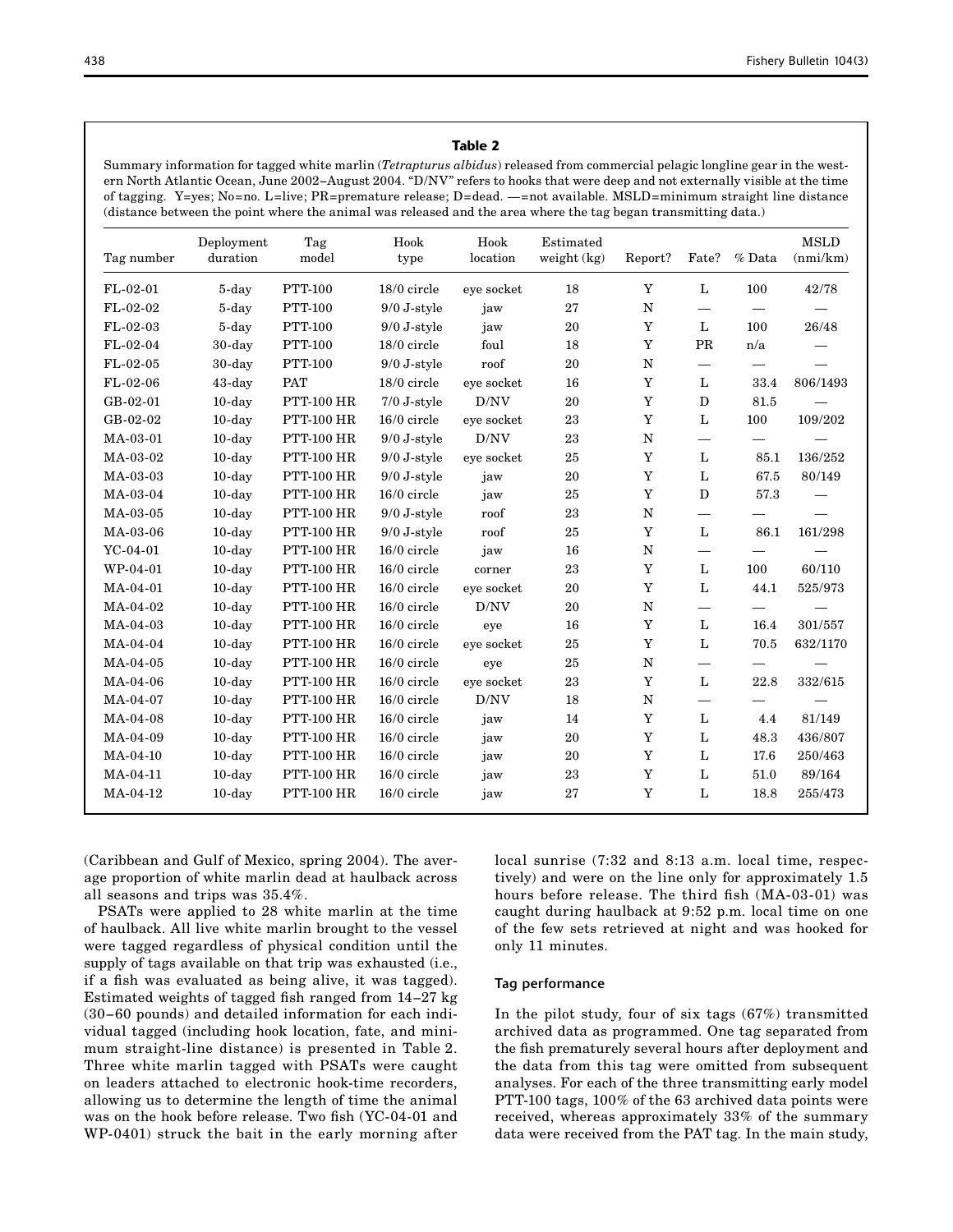16 (72.7%) of the 22 PTT-100 HR tags transmitted data to satellites in the ARGOS system as programmed, and an average of 51% (range 4.4−86.1%) of each tag's archived data were transmitted. Two PTT-100 HR tags were found on shore after their transmission period and were returned to us and all the archived data were recovered from each tag.

#### White marlin survival

Transmitted temperature and depth data from 17 of the 19 functional tags (89.5%) indicated that released white marlin survived for the time periods over which the tags were programmed to collect data. Of the two confirmed mortalities in this study, one fish (GB-02- 01) died within one hour after release and sank to the bottom at 145 meters depth. It remained there for approximately 10 hours before the tag and presumably the carcass were scavenged by a shark based on an abrupt change in behavior (depth distribution and movements) and light level (see Kerstetter et al., 2004). The second mortality (MA-03-04) occurred approximately 24 hours following release. After tagging, the animal remained between 0 and 26.9 meters depth before it too was inferred to be the victim of a shark predation event based on similar changes in environmental parameters.

The net displacement of all reporting tags was used as an additional line of evidence to assess postrelease survival of white marlin. All of the tags from putatively surviving animals demonstrated net movements that cannot be explained by surface currents alone. For the 14 surviving fish with PTT-100 HR tags, the average minimum straight-line movement was 246.2 nautical miles (nmi) over the ten-day period, but there was a wide range of net displacement among individuals (80.4−631.5 nmi). Eight of the nine white marlin tagged approximately 350 miles east of Ocean City, Maryland, in summer 2004 moved generally east to northeast, with the exception of one animal that traveled 304.9 nmi to the northwest.

All but one of the tags employed in this study lacked hardware or software that would cause the tag to separate from the fish prematurely if a moribund fish descended below a critical depth. Consequently, nontransmitting tags could result from an animal that died and sank in waters deeper than the pressure capacity of the tags. All eight white marlin tagged with PSATs that did not transmit data were released in or near areas with depths in excess of 2000 meters, the manufacturer's suggested pressure limit for the tags.

The tags that did not transmit data may or may not represented mortalities of the tagged white marlin. These resulting calculated mortality rates therefore depend on whether or not the tags that did not transmit data are included as evidence of mortality. Combining both hook types, the overall mortality rate was 10.5% (95% CI: 0.0−26.3%) if nontransmitting tags were excluded and 37.0% (95% CI: 18.5−55.6%) if nontransmitting tags were included as mortalities.



#### Hook performance

Two general hook types, circle and J-style, were used by the crew of the longline vessel in this study. Nineteen white marlin tagged with PSATs were caught on circle hooks, two of which (10.5%) were lodged internally and 17 of which (89.5%) were lodged externally in the jaw or mouth (Fig. 1). Neither of the two PSATs on animals hooked internally with circle hooks transmitted data. Two PSATs attached to the 17 fish caught with circle hooks lodged externally failed to transmit data, and only one fish caught with a circle hook lodged externally was a confirmed mortality. Nine white marlin tagged with PSATs were caught by J-style hooks. Two fish caught with J-style hooks were hooked internally (22.2%) and seven externally (77.8%). Of the two hooked internally, one tag did not transmit data and the other (fish GB-02- 01) was a confirmed mortality. Three of the remaining seven tags on fish caught externally with J-style hooks did not transmit data. Comparisons of hook type and postrelease survival were not significant (Fisher's exact; *P*>0.16). For the 10° offset J-style hooks, the mortality rate was 20.0% excluding nontransmitting tags, and 55.6% if nontransmitting tags were included as mortalities. The 0° offset circle hooks had a 7.1% mortality rate if nontransmitting tags were excluded and 27.7% if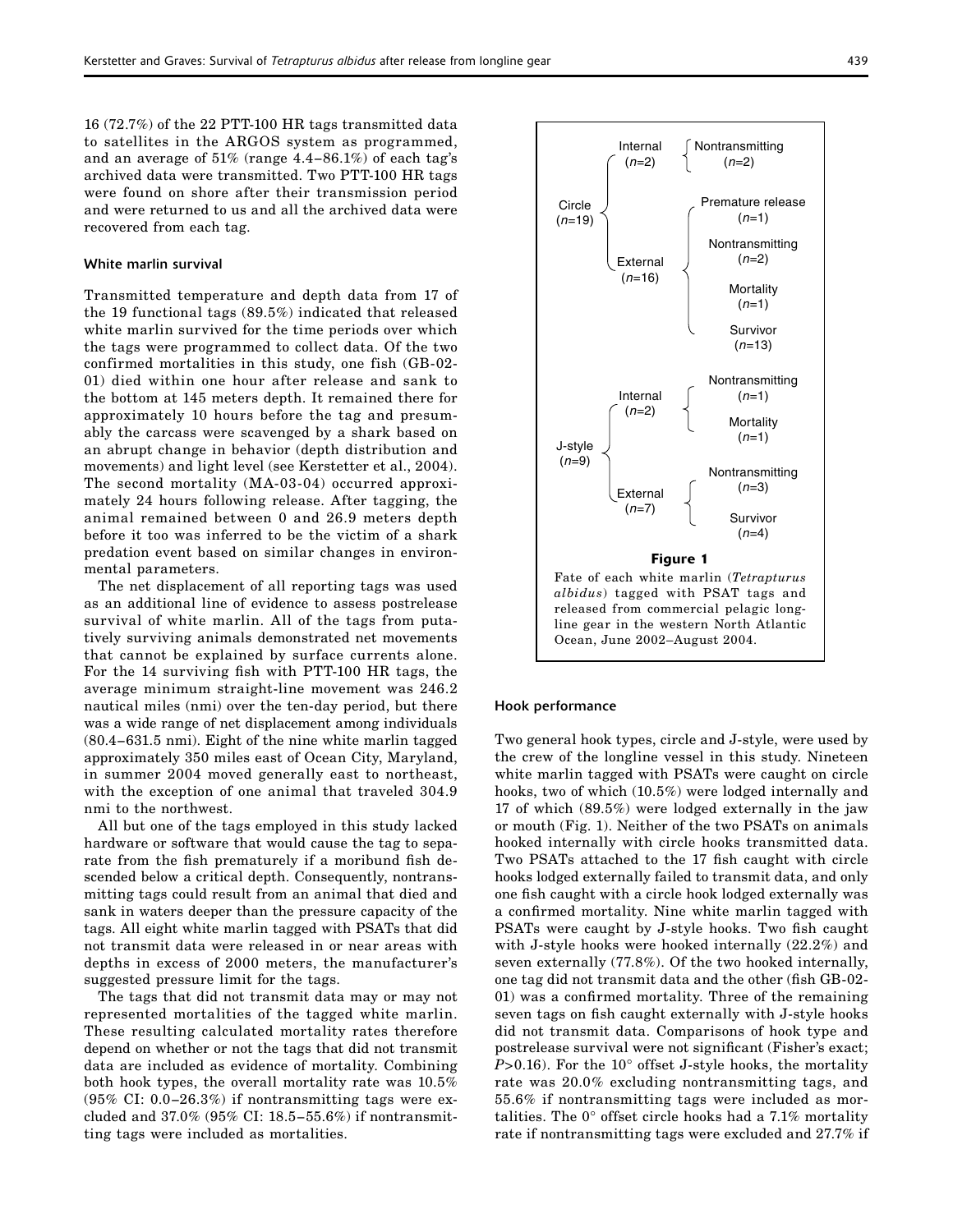these nontransmitting tags were included as evidence of mortalities.

Nine white marlin were hooked in or near the eye. Seven fish were hooked on either circle or J-style hooks through the eye socket (with no visible damage to the eyeball) and all survived for the 5- or 10-day PSAT deployments. Two PSATs were attached to animals that had been hooked with a circle hook through the eye itself. One PSAT transmitted data consistent with survival, and the other tag did not transmit data. Only one white marlin tagged in this study was foul-hooked, caught in the ventral musculature by a size 18/0 circle hook. The PSAT attached to this fish separated from the fish prematurely.

# **Discussion**

The amount of data archived and transmitted varied greatly among the three models of satellite tags, as well as among the 16 transmitting PTT-100 HRs. The early model PTT-100 tags archived only 63 data points, but 100% of the archived information was transmitted, providing sufficient information to infer survival (Graves et al., 2002; Kerstetter et al., 2003). In contrast, the newer PTT-100 HR tags archived either 4500 or 9145 data points, but not all archived data were transmitted. In this study, most of these tags transmitted a relatively large percentage of the archived data, facilitating determination of the fate of the released white marlin. However, one tag (MA-04-08) had an unusually low data transmitting rate of 4.4%, representing 315 data points over the ten-day tag deployment. Because these data points were transmitted in 11-minute blocks (approximately 9 data points each), they often included complete short-duration movements of a fish from the surface to depth. As the transmitted blocks of data were distributed haphazardly over the entire ten-day tagging period, it remained possible to determine postrelease survival from a high-resolution tag with a low data recovery rate.

Prior studies of postrelease survival have used different lengths of time to ascertain the effects of capture. These have included studies focused on postrelease survival as well as others addressing long-term behavior, movements, and habitat preferences. Graves et al. (2002) justified a five-day deployment period for blue marlin by citing reports of blue marlin recaptured within five days after being released with conventional tags from the recreational fishery, thus demonstrating a return to feeding. Kerstetter et al. (2003) adopted a similar position, although their study on blue marlin also included the deployments of two PSATs for 30 days to evaluate the possibility of delayed mortality. Domeier et al. (2003) used a variety of deployment periods (1–12 month durations) to assess postrelease survival in striped marlin. However, the longer the PSAT deployment period, the more susceptible the animal becomes to both fishing (i.e., recapture) and natural mortality, such as predation, biasing upwards the estimate of postrelease mortality (Goodyear, 2002b).

In our study, we primarily used tags with a ten-day deployment period and believe that this period is sufficiently long to document short-term mortality. Five of seven white marlin mortalities reported in Horodysky and Graves (2005) occurred within the first six hours of release, and the other two died less than three days later. All of the mortalities inferred for the closely related striped marlin by Domeier et al. (2003) occurred within six days of release, and 75% of these mortalities happened in less than two days. The two documented mortalities in the present study (GB-02-01 and MA-03- 04) occurred within 24 hours of release.

Direct comparisons of estimates of postrelease survival of billfishes among previous acoustic and PSAT studies are problematic. Many acoustic tracking studies had relatively short observation periods and low sample sizes, and often fish in marginal physical condition were not tagged (reviewed in Domeier et al., 2003). Even among PSAT tagging studies, nontransmitting tags have been addressed with different protocols by various authors. Neither Graves et al. (2002) nor Kerstetter et al. (2003) directly observed mortalities of PSAT-tagged blue marlin. However, in both studies a conservative approach was adopted to estimate postrelease survival by considering nontransmitting tags as representing mortalities; this approach was adopted in part because of a lack of emergency release software or mechanisms on the tags themselves that would release the PSAT prior to its sinking with a dead fish below the depth at which the tag would be crushed. Some new models of satellite tags possess such emergency release software or physical mechanisms, such as glass implosion devices (Domeier et al., 2003) or the RD-1500 metal guillotine from Wildlife Computers (Redmond, WA) that sever the tether of the tag prior to reaching the depth limit of the tag. New generations of tags are also rated to greater crush depths (ca. 2000 m) than earlier models. The PSATs used in our study, with the exception of the one PAT tag, did not possess emergency release software or physical mechanisms. Because all the animals in this study were tagged over or near waters deeper than the crush depths of the tags, any deaths of tagged white marlin could have resulted in the PSATs being destroyed prior to transmitting data while the tag remained attached to the sinking, moribund fish.

There are several reasons why PSATs may not report even with emergency releases, including recovery of the tag by a noncooperative fishing vessel, internal malfunction, or biological activities. Kerstetter et al. (2004) reported on three PSAT tags that were presumably ingested by sharks during predation or scavenging and suggested that a number of nontransmitting tags in all PSAT studies could result from biological activity. Goodyear (2002b) noted that including nontransmitting tags as mortalities would bias mortality estimates upwards if the failure to transmit data was due to causes other than mortality.

The combination of physically more robust tags, emergency release capabilities, and demonstrated mortalities has led authors (e.g., Domeier et al., 2003) to specifi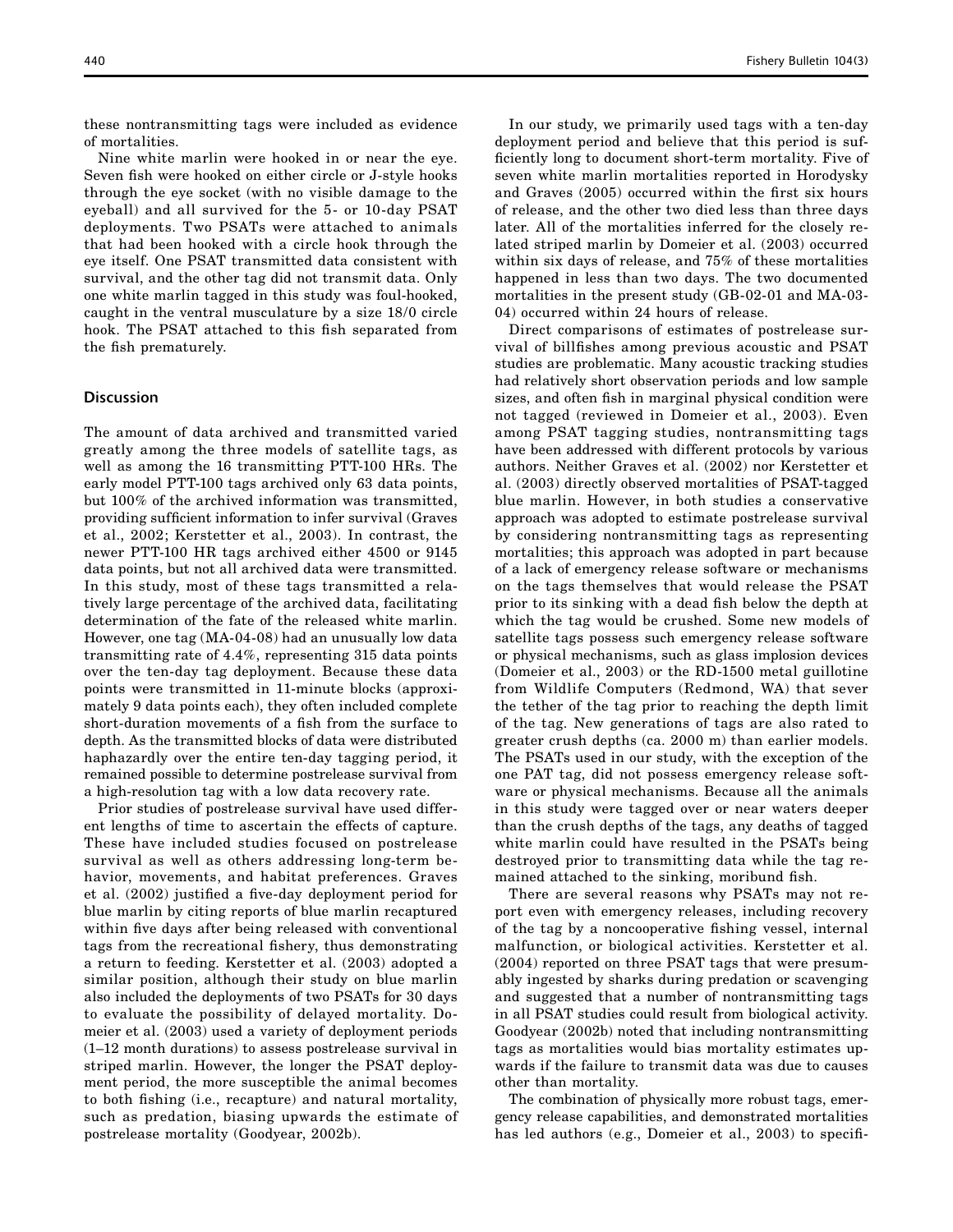cally exclude tags that do not transmit data from subsequent analyses. Because it was not possible to estimate how many such tags in this study could have been due to malfunction versus individual mortality events, we chose to conservatively estimate two postrelease mortality rates: one that includes all nontransmitting tags as mortalities and another that excludes nontransmitting tags. The expensive nature of PSAT technology resulted in relatively small sample sizes and hence large confidence intervals for the estimated postrelease mortality rates. However, as with Horodysky and Graves (2005), simulations with the observed rates in the present study have shown that very large sample sizes (over 200 tags for each hook type) under ideal conditions would be required to reduce these estimates to within  $\pm 5\%$  of the true value. The advent of newer tag models with features such as an emergency release will presumably result in lower nontransmitting rates for PSATs and hence more accurate estimates of postrelease survival.

In this study, PSATs attached to some white marlin in marginal physical condition at the time of release returned data consistent with postrelease survival. These included fish MA-04-03, which was hooked through the right eyeball, and fish WP-04-01, which displayed poor, faded color and was moving so little at haulback that it initially appeared dead until careful inspection. Both internal hooking and stomach eversion have been suggested as predictors of subsequent mortality for billfishes (Domeier et al., 2003). Horodysky and Graves (2005) found a 40% mortality rate for internally hooked white marlin, and Domeier et al. (2003) found a 63% mortality rate for similarly hooked striped marlin. We tagged four internally hooked animals, and the one reporting tag (GB-02-01) indicated mortality shortly after release for that fish. Three white marlin with everted stomachs at haulback were tagged in this study, but only one (MA-03-04) remained attached for the duration of the deployment period and transmitted data consistent with mortality. However, the survival of a white marlin (Horodysky and Graves, 2005) and a striped marlin (Holts and Bedford, 1990) with everted stomachs indicates that billfish with everted stomachs can survive if released.

White marlin captured with circle hooks demonstrated a trend of lower postrelease mortality than those hooked with J-style hooks, but this relationship was not significant. This trend in mortality rate versus hook type was independent of whether nontransmitting tags were included as mortalities or excluded from analyses. Horodysky and Graves (2005) observed a significant decrease in mortality for white marlin caught on circle hooks than on J-style hooks (0% versus 35% for J-style hooks). Domeier et al. (2003) also noted a trend for a lower mortality rate among animals hooked with nonoffset circle hooks (12.5% versus 29.4% for offset J-style hooks), although this relationship was not significant. The lower mortality-rate trend for white marlin caught by circle hooks than by J-style hooks presented in the present study is also consistent with the results in several other studies of pelagic fishes, such Prince et al. (2002b) for recreationally caught billfish and Skomal et al. (2002) with recreationally caught Atlantic bluefin tuna (*Thunnus thynnus*), which based predictions of postrelease survival on likely injury resulting from specific hooking locations on the animals.

The majority of white marlin caught with circle hooks in the present study were hooked in the mouth or jaw (*n*=23) rather than internally or by foul hooking on the body (*n*=5), as was also noted by Horodysky and Graves (2005) for white marlin caught in the directed recreational fishery. In the present study, low numbers of animals caught on either hook types prevented robust comparisons of postrelease survival rates by hook type. More balanced comparisons of postrelease survival among hook types were precluded by both a limited number of expensive PSATs and the imposition of a domestic management measure that prohibited the use of J-style hooks in the U.S. pelagic longline fishery as of 5 August 2004 (FR, 2004). Although beyond the scope of this study, any additional changes in the fishing practices of this fishery, such as the varying lengths of "soak time" between overnight sets (swordfish) and daylight sets (tunas), may also affect the rates of postrelease survival of white marlin.

Ultimately, hooking location may be a more important factor than hook type for predicting postrelease survival. Three of the four PSATs attached to internally hooked animals in this study did not transmit data, although Prince et al. (2002b) reported encapsulated hooks from istiophorid viscera, indicating that internal hooking events are not necessarily fatal. The large percentage of white marlin (35.7%) hooked through the upper lateral palate into the eye or eye socket raises some concern. Istiophorid billfishes are considered to be primarily visual predators (Rivas, 1975) and damage to an eye would be expected to negatively affect the foraging ability of the animal. Billfish are known to have specialized muscle tissue that allows individuals to maintain elevated brain and eye temperatures (Block, 1986), and recent work has revealed color vision in some istiophorids (Fritsches et al., 2003). Dissections of sailfish have revealed that hookings in the eye socket often cause damage to the optic nerve and surrounding ocular musculature  $(Jolley<sup>4</sup>)$ . The one fish caught with a circle hook through the eye socket in Horodysky and Graves (2005) survived for the entire 10-day deployment period, and in the present study, the seven animals hooked through the eye socket also all survived for their entire deployment periods, as did one white marlin caught with a circle hook through the eyeball. A tagged striped marlin in Domeier et al. (2003) with a punctured eye also survived for ten days, suggesting that this condition is not necessarily fatal over short durations, and healthy swordfish have been observed

<sup>4</sup> Jolley, J. W. 1977. The biology and fishery of Atlantic sailfish *Istiophorus platypterus*, from southeast Florida, 31 p. Fla. Mar. Res. Pub., contribution no. 298. Florida Dep. Natural Resources, Marine Research Laboratory, 100 Eighth Avenue SE, St. Petersburg, FL 33701.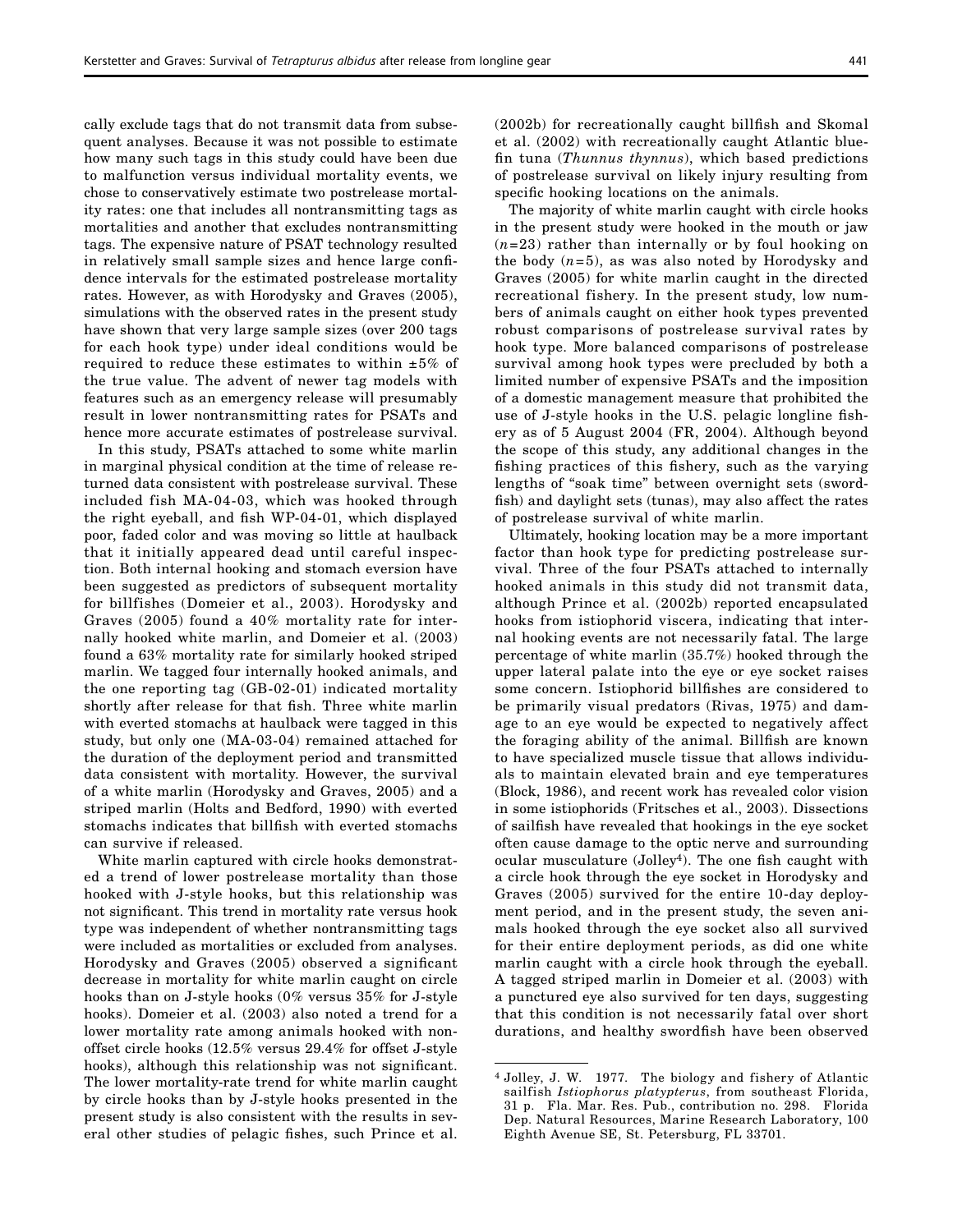with one healed ocular cavity (D. W. Kerstetter, personal observ.).

We observed a high percentage of hooked white marlin with associated eye damage, specifically in conjunction with circle hooks. In contrast, Horodysky and Graves (2005) noted only one animal out of 40 hooked through the eye with a circle hook. The difference between studies may be a factor of the hook sizes used in the fisheries; the recreational fishery generally uses much smaller circle hooks than the commercial pelagic longline fishery (7/0 and 9/0 sizes versus 16/0 and 18/0). Jolley4 observed that for 134 (15.8%) of 848 sailfish caught recreationally with J-style hooks, the barbs exited near the eyes, noting that the distal lateral regions of the istiophorid mouth roof (those areas underlying the eyes) are thinly-covered muscle tissue rather than bone. A hook would therefore presumably pass much more easily through this tissue to the eye than if it encountered the lower jaw. Prince et al. (2002b) considered hooking through the upper palate potentially lethal, not only because of the opportunity for the hook to penetrate the occipital orbit, but also because of the tendency for J-style hooks in that location to compromise the integrity of the cranium, making it more susceptible to infection. Two tags that did not transmit data in our study

were attached to fish caught with J-style hooks in the center of the upper palate. Borucinska et al. (2002) noted that for blue sharks (*Prionace glauca*) wounded by fishing hooks, an injury caused by a perforating hook may lead to systemic debilitation over longer time intervals than that typically measured with PSAT tags.

The postrelease mortality rates obtained for white marlin from Horodysky and Graves (2005) and this study also allowed the estimation of total U.S. fishing mortality for this species. For the U.S. directed recreational fishery, the white marlin postrelease mortality rate (35% for J-style hooks; Horodysky and Graves, 2005) was applied to estimated yearly catch data and added to "best estimates" of the U.S. recreational landings (Goodyear and Prince, 2003). For the pelagic longline fishery, catch and condition at release data were obtained from the NMFS Pelagic Observer Program database (Lee<sup>5</sup>). The 55.6% postrelease mortality rate (J-style hooks, nontransmitting tags as mortalities; present study) was applied to the number of white marlin released alive to obtain an estimate of the number of fish that died following release. Average underesti-



#### Fi gure 2

Calculated white marlin (*Tetrapturus albidus*) fishing mortality estimates in metric tons (t) for the recreational and pelagic longline fisheries of the United States. The bottom part of each bar represents the reported mortality in each fishery (recreational landings and commercial dead discards, respectively), while the top part of the bar represents the possible additional fishing mortality based on conservative assumptions of 35% postrelease mortality with J-style hooks for the recreational fishery (Horodysky and Graves, 2005) and 55.6% postrelease mortality with J-style hooks in the commercial pelagic longline fishery (present study). The solid line is the three-year running average for estimated total recreational mortality (reported and estimated postrelease mortality), and the dashed line is the estimated total commercial pelagic longline mortality.

> mates of the actual white marlin fishing mortality to recreational fishery reported landings or to commercial fishery dead discards during this ten-year period were 88.6% and 61.6%, respectively.

> Our analysis indicates that the directed U.S. recreational fishery may generate higher levels of white marlin fishing mortality than the U.S pelagic longline fishery in some years simply due to greater numbers of animals caught (Fig. 2). Because we chose the postrelease mortality estimates based on the historic terminal gear choices of J-style hooks, these results do not account for the probable decrease in total white marlin postrelease mortality resulting from mandated (pelagic longline) and voluntary (recreational) changes in the U.S. fisheries from J-style hooks to circle hooks. However, even this estimated magnitude of actual mortality incurred as the result of the U.S. recreational or pelagic longline fisheries results in the international pelagic longline fishery remaining the largest source of total white marlin fishing mortality in the Atlantic (ICCAT, 2005).

> The results of this study clearly demonstrate that white marlin are capable of surviving the trauma associated with capture by pelagic longline fishing gear. Short-term survival of released white marlin was relatively high whether one discounted nontransmitting tags (89.5% survival) or considered nontransmitting

<sup>&</sup>lt;sup>5</sup> Lee, D. 2004. Personal commun. NOAA/NMFS Southeast Fisheries Science Center, 75 Virginia Beach Dr., Miami, FL 33149.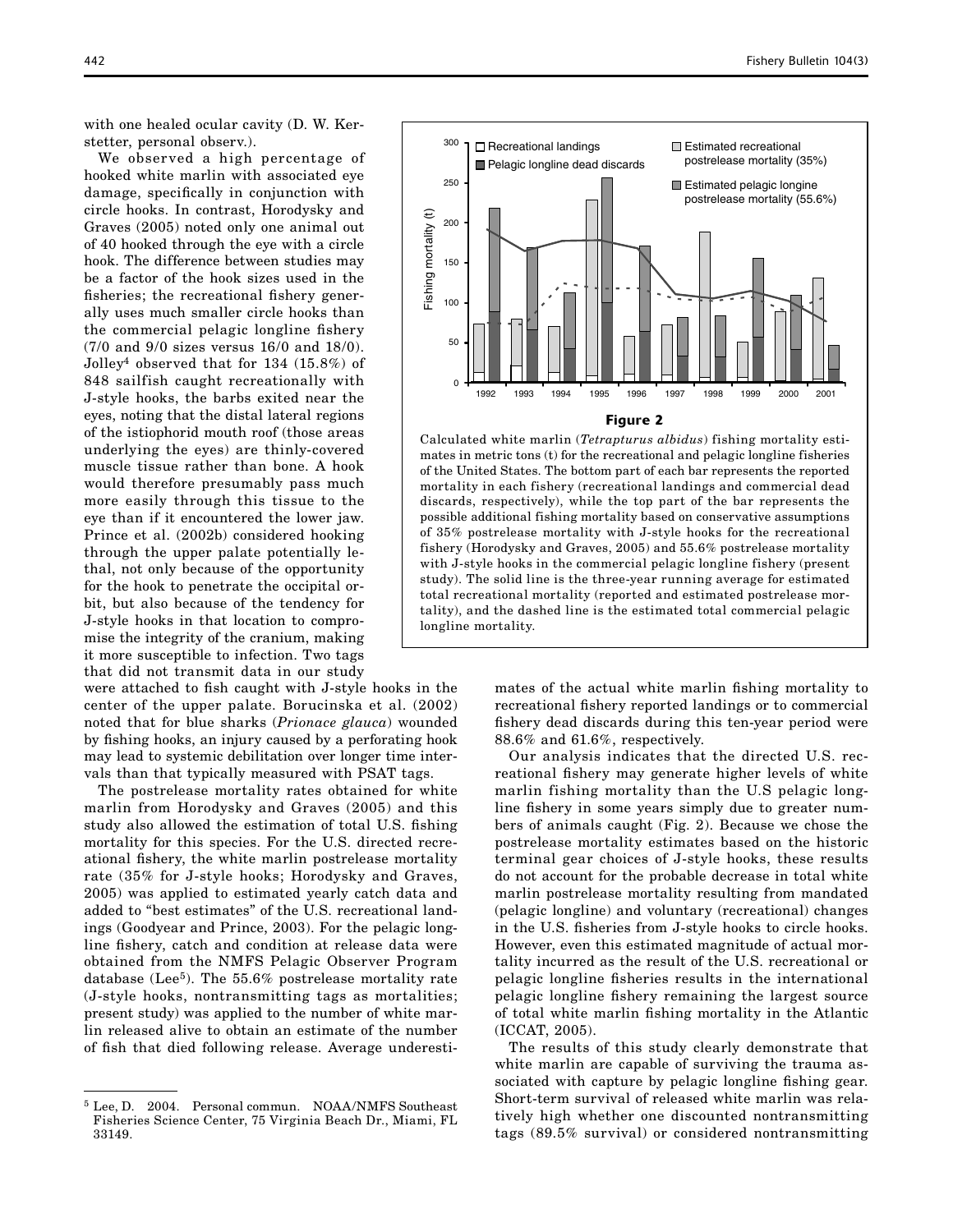tags to represent mortalities (62.9% survival). These estimates are similar in magnitude to that found for the larger blue marlin released from pelagic longline gear (79% survival; Kerstetter et al., 2003). The documented survival of white marlin indicates that current domestic and international management measures requiring live release from commercial pelagic longline gear will reduce fishing mortality on this species.

#### Acknowledgments

We thank Captain Greg O'Neill, the crew, and owner Vince Pyle of the FV *Carol Ann* for their field assistance. Andrij Horodysky (VIMS) provided logistical field support, as well as a critical review of the manuscript. Paul Howey, Lissa Werbos, and Shefali Mehta (Microwave Telemetry, Inc.) assisted with the PSAT programming and resulting data. We also thank Eric Prince (NMFS) for his support of the pilot work. This project was funded in part by NOAA/NMFS Cooperative Research Program Grant no. NA03NMF4540420 and the NOAA/NMFS Southeast Fisheries Science Center.

# Literature cited

- Bayley, R. E., and E. D. Prince.
	- 1994. A review of tag release and recapture files for Istiophoridae from the Southeast Fisheries Science Center's Cooperative Gamefish Tagging Program. Int. Comm. Cons. Atl. Tunas (ICCAT) Coll. Vol. Sci. Pap., Vol. XLI:527−548.
- Block, B. A.
	- 1986. Structure of the brain and eye heater tissue in marlins, sailfish, and spearfish. J. Morphol. 190: 169−190.
- Block, B. A., D. T. Booth, and F. G. Carey.
	- 1992. Depth and temperature of the blue marlin, *Makaira nigricans*, observed by acoustic telemetry. Mar. Biol. 114:175−183.
- Borucinska, J., N. Kohler, L. Natanson, and G. Skomal.
- 2002. Pathology associated with retained fishing hooks in blue sharks (*Prionace glauca*) with implications on their conservation. J. Fish Disease 25(9):515−521.
- Brill, R. W., D. B. Holts, R. K. C. Chang, S. Sullivan, H. Dewar, and F. G. Carey.
	- 1993. Vertical and horizontal movements of striped marlin (*Tetrapturus audax*) near the Hawaiian Islands, determined by ultrasonic telemetry, with simultaneous measurement of oceanic currents. Mar. Biol. 117:567−574.
- de Sylva, D. P., W. J. Richards, T. R. Capo, and J. E. Serafy.
	- 2000. Potential effects of human activities on billfishes (Istiophoridae and Xiphiidae) in the western Atlantic Ocean. Bull. Mar. Sci. 66(1):187−198.
- Domeier, M. L., H. Dewar, and N. Nansby-Lucas.
- 2003. Mortality rate of striped marlin (*Tetrapturus audax*) caught with recreational tackle. Mar. Freshw. Res. 54(4):435−445.
- FR (Federal Register).
	- 2004. Atlantic highly migratory species (HMS), pelagic longline fishery, final rule. 69, Fed. Reg. 40733−40758

(July 6, 2004) (to be codified at 50 C. F. R., pts. 223 and 635).

- Fritches, K. A., L. Litherland, N. Thomas, and J. Shand.
- 2003. Cone visual pigments and retinal mosaics in the striped marlin. J. Fish Biol. 63:1347−1351.
- Goodyear, C. P.
	- 2002a. Biomass projections for Atlantic blue marlin: potential benefits of fishing mortality reductions. Int. Comm. Cons. Atl. Tunas (ICCAT) Coll. Vol. Sci. Pap. 52:1502−1506.
	- 2002b. Factors affecting robust estimates of the catch and release mortality using pop-off tag technology. *In* Catch and release in marine recreational fisheries (J. A. Lucy, and A. L. Studholme, eds.), p. 172−179. Am. Fish. Soc., Bethesda, MD,
- Goodyear, C. P., and E. D. Prince.
	- 2003. U.S. recreational harvest of white marlin. Int. Comm. Cons. Atl. Tunas (ICCAT) Coll. Vol. Sci. Pap., vol. 55:624−632.
- Graves, J. E., B. E. Luckhurst, and E. D. Prince.
	- 2002. An evaluation of pop-up satellite tags for estimating postrelease survival of blue marlin. Fish. Bull. 100:134−142.
- Holts, D., and D. Bedford.
	- 1990. Activity patterns of striped marlin in the southern California bight. *In* Planning for the future of billfishes (R. H. Stroud, ed.), p. 81−93. National Coalition for Marine Conservation, Inc., Savannah, GA.
- Horodysky, A. Z., and J. E. Graves.
	- 2005. Application of pop-up satellite tag technology to estimate postrelease survival of white marlin (*Tetrapterus albidus*) caught on circle and straight-shank ("J") hooks in the western North Atlantic recreational fishery. Fish. Bull. 103(1):84−96.
- ICCAT (International Commission for the Conservation of Atlantic Tunas).
	- 1995. Resolution by ICCAT for the enhancement of research programs for billfishes (blue marlin, white marlin, sailfish and spearfish). Int. Comm. Cons. Atl. Tunas (ICCAT) Res. 95-12., 1 p.
	- 1996. Resolution by ICCAT Regarding the Release of Live Billfish Caught by Longline. Int. Comm. Cons. Atl. Tunas (ICCAT) Res. 96-9, 1 p.
	- 1997. Recommendation by ICCAT Regarding Atlantic Blue Marlin and Atlantic White Marlin. Int. Comm. Cons. Atl. Tunas (ICCAT) Rec. 97-9, 1 p.
	- 2000. Recommendation by ICCAT to Establish a Plan to Rebuild Blue Marlin and White Marlin Populations. Int. Comm. Cons. Atl. Tunas (ICCAT) Rec. 00-13, 2 p.
	- 2001a. Report of the fourth ICCAT billfish workshop. Int. Comm. Cons. Atl. Tunas (ICCAT) Coll. Vol. Sci. Pap. 53:1−22.
	- 2001b. Recommendation by ICCAT to Amend the Plan to Rebuild Blue Marlin and White Marlin Populations. Int. Comm. Cons. Atl. Tunas (ICCAT) Rec. 01-10, 2 p.
	- 2005. Report of the Standing Committee on Research and Statistics. Int. Comm. Cons. Atl. Tunas (ICCAT), Madrid, Spain, October 4−8, 2004, 224 p. ICCAT, Madrid, Spain.
- Jackson, T. L., and M. I. Farber.
	- 1998. Summary of at-sea sampling of the western Atlantic Ocean, 1987–1995, by industrial longline vessels fishing out of the port of Cumana, Venezuela: ICCAT Enhanced Research Program for Billfish 1987–1995. Int. Comm. Cons. Atl. Tunas (ICCAT) Coll. Vol. Sci. Pap., vol. XVVII:203−228.